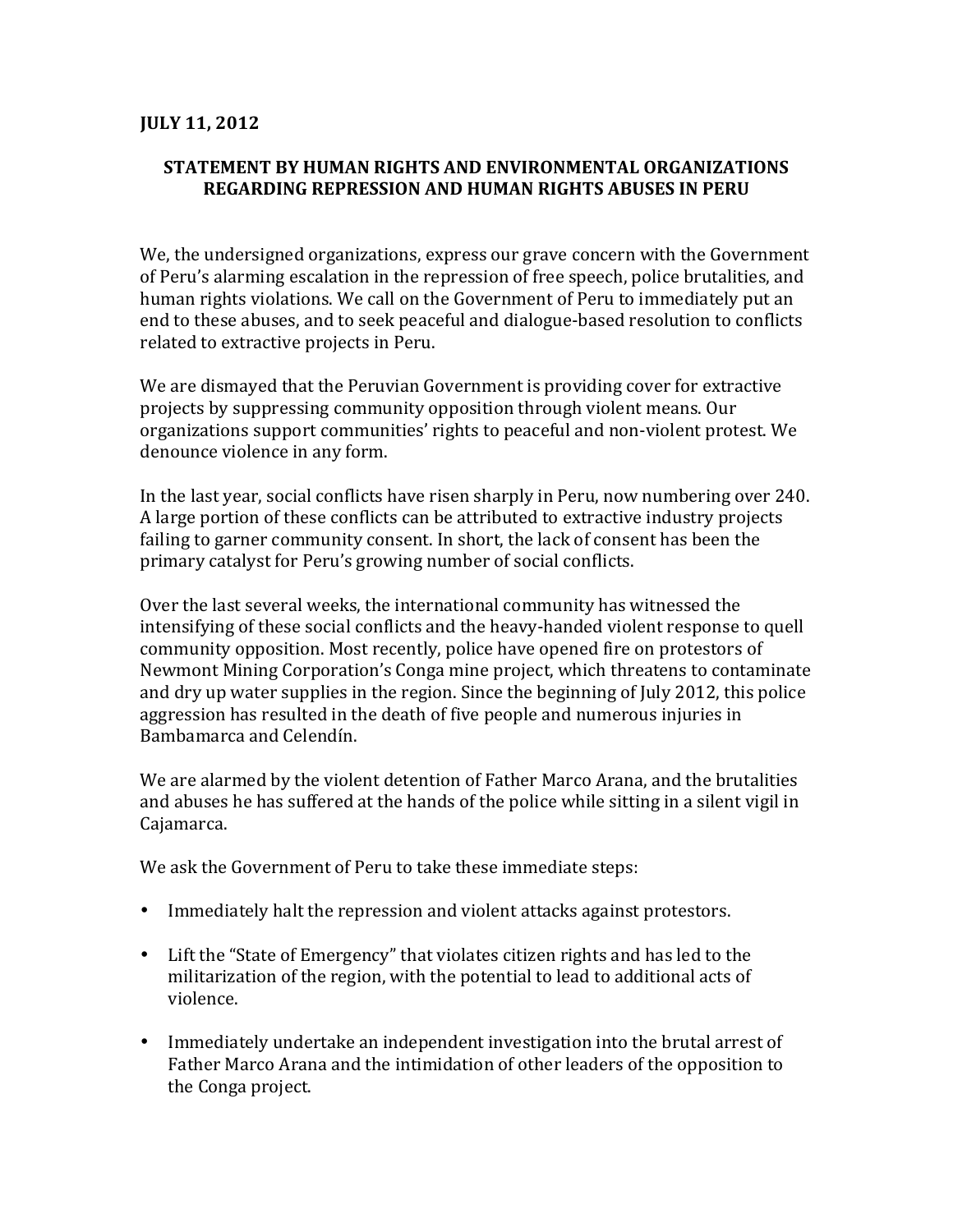• Adopt a mandate of community consent prior to all extractive industry projects, as the lack of consent is the largest driver of social conflicts in Peru.

We also urge Newmont Mining Corp., which is heading up the Conga mine project, to make a public declaration against the Peruvian Government's violent repression of civil liberties and harassment of mining protestors. We call on the company to not proceed with the project without obtaining the free, prior and informed consent of affected communities.

As part of a broad network of international civil society organizations, we will closely monitor this situation in Peru. We will continue to notify North American and international authorities, decision makers and the news media about the repressive actions of the Peruvian Government and the community opposition to the Conga mine project.

Finally, we send our solidarity to the affected communities, organizations, local authorities, and especially to the families of the victims in Peru.

Signed,

- 1.  $350.org$  (US)
- 2. Acción Ecológica (Ecuador)
- 3. Amazon Watch (US)
- 4. American Baptist Home Mission Societies
- 5. ArtAndes (US)
- 6. Asociación de Desarrollo Económico y Social de Santa Marta ADES Santa Marta (El Salvador)
- 7. Asociación para el Desarrollo de El Salvador CRIPDES (El Salvador)
- 8. Asociación para la Cooperación y el Desarrollo Comunal en El Salvador CORDES (El Salvador)
- 9. Asociación Pluriculturalidad Jurídica de Guatemala (Guatemala)
- 10. Canadian Union of Postal Workers Syndicat des travailleurs et travailleuses des postes (CUPW-STTP) (Canada)
- 11. Canadian Union of Public Employees (Canada)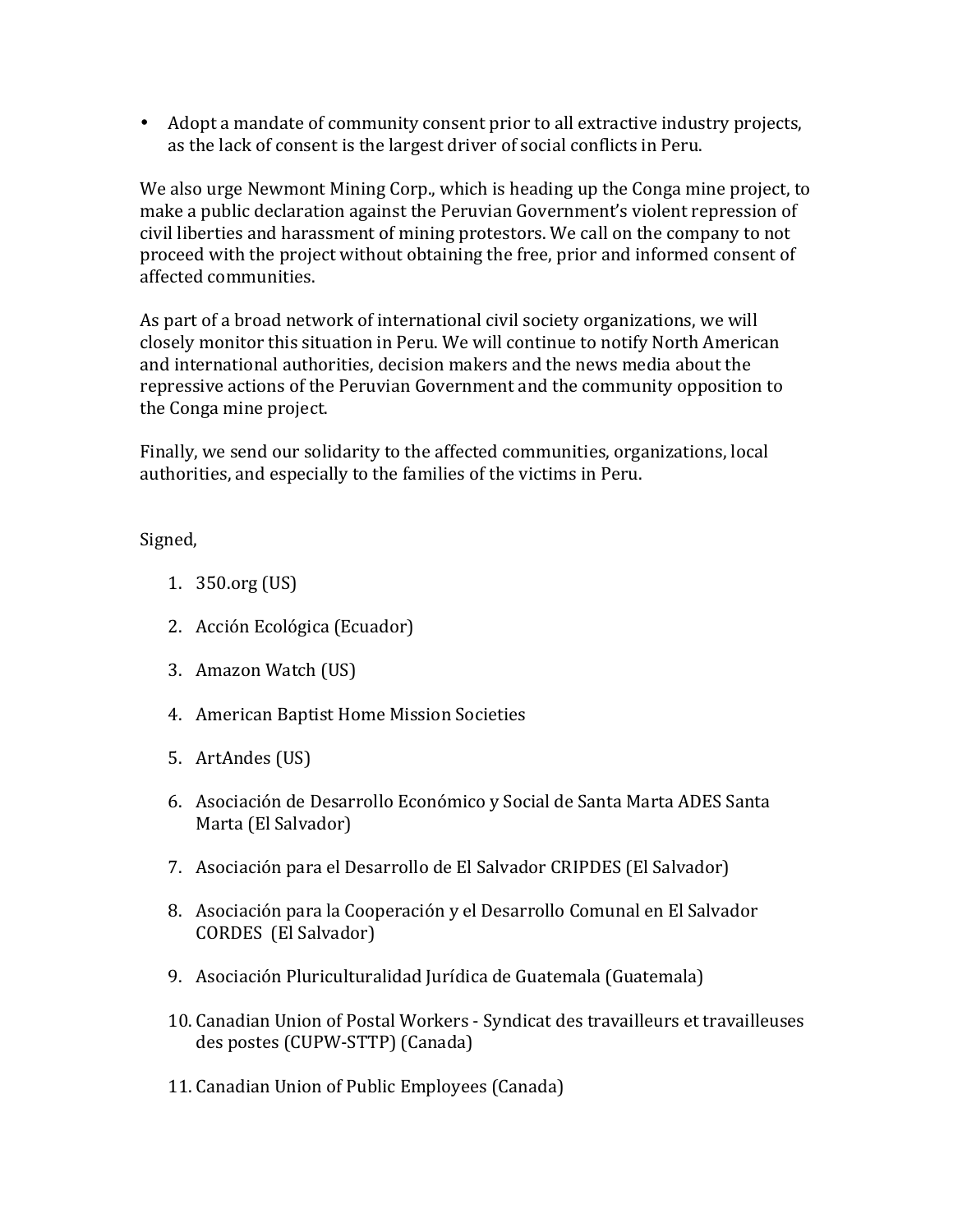- 12. Canadians Against Mining Injustices in Peru (Canada)
- $13$ . CATAPA (US)
- 14. Center for Alternative Mining Development Policy (US)
- 15. Center for Constitutional Rights (US)
- 16. Center for International Environmental Law (CIEL) (US)
- 17. Center for Justice & Accountability (US)
- 18. Centro de Investigación sobre Economía y Comercio CEICOM (El Salvador)
- 19. Coalition Québécoise sur les impacts socio-environnementaux des transnationales en Amérique Latine (QUISETAL) (Canada)
- 20. Columbian Justice and Peace JPIC (UK)
- 21. Columbia Law School Human Rights Institute (US)
- 22. Comité Ambiental de Cabañas CAC (El Salvador)
- 23. Common Frontiers (Canada)
- 24. Conference of Major Superiors of Men (US)
- 25. CONGA NO VA (Canada)
- 26. Earthjustice (US)
- 27. Earth Rights International (US)
- 28. Earthworks (US)
- 29. Environment and Human Rights Advisory (US)
- 30. Environmental Investigation Agency (US)
- 31. Foreign Policy In Focus (US)
- 32. Foundation Earth (US)
- 33. Friends of the Earth United States (US)
- 34. Friends of the Earth Canada (Canada)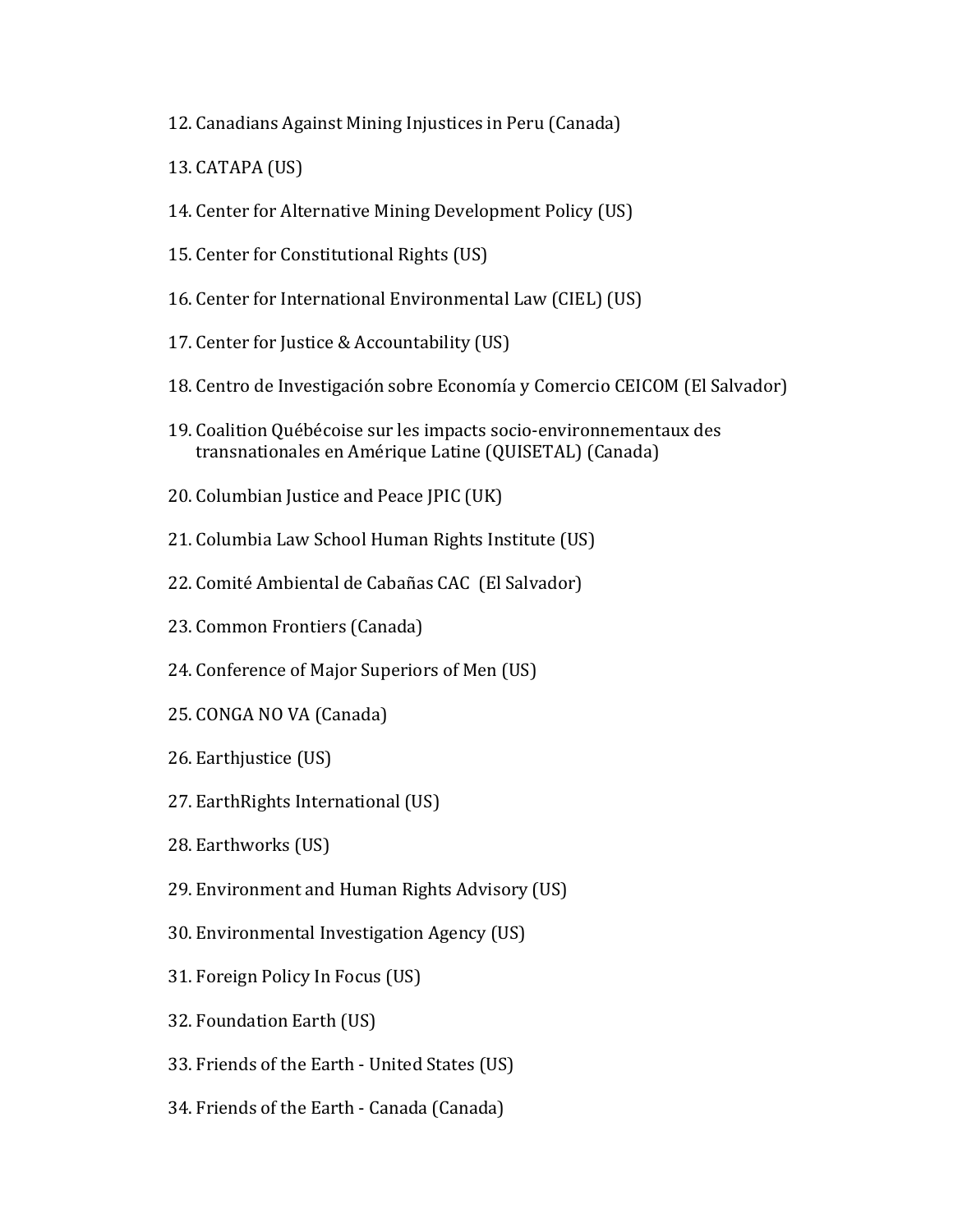- 35. Friends Victoria (US)
- 36. Fundación de Estudios para la Aplicación del Derecho FESPAD (El Salvador)
- 37. Global Concerns Committee, Montclair Presbyterian Church (US)
- 38. Global Exchange (US)
- 39. Global Greengrants Fund (US)
- 40. Global-Local Links Project & Global Community Rights Framework Initiative (US)
- 41. Golden Dolphin Films (US)
- 42. Government Accountability Project (US)
- 43. Grand Riverkeeper (USA)
- 44. Great Basin Resource Watch (US)
- 45. Green Hearts Project (US)
- 46. Guatemala Human Rights Commission (US)
- 47. ICCO / KIA (Netherlands)
- 48. Indigenous Environmental Network
- 49. Indigenous Peoples Solidarity Movement Ottawa (Canada)
- 50. Institute for Policy Studies, Sustainable Energy & Economy Network (US)
- 51. Interamerican Association for Environmental Defense/AIDA (US)
- 52. International Accountability Project (US)
- 53. International Forum on Globalization (US)
- 54. International Rivers (US)
- 55. Joining Hands Coordinating Team, Presbytery of San Francisco (US)
- 56. Laguna Acoma Coalition For A Safe Environment (US)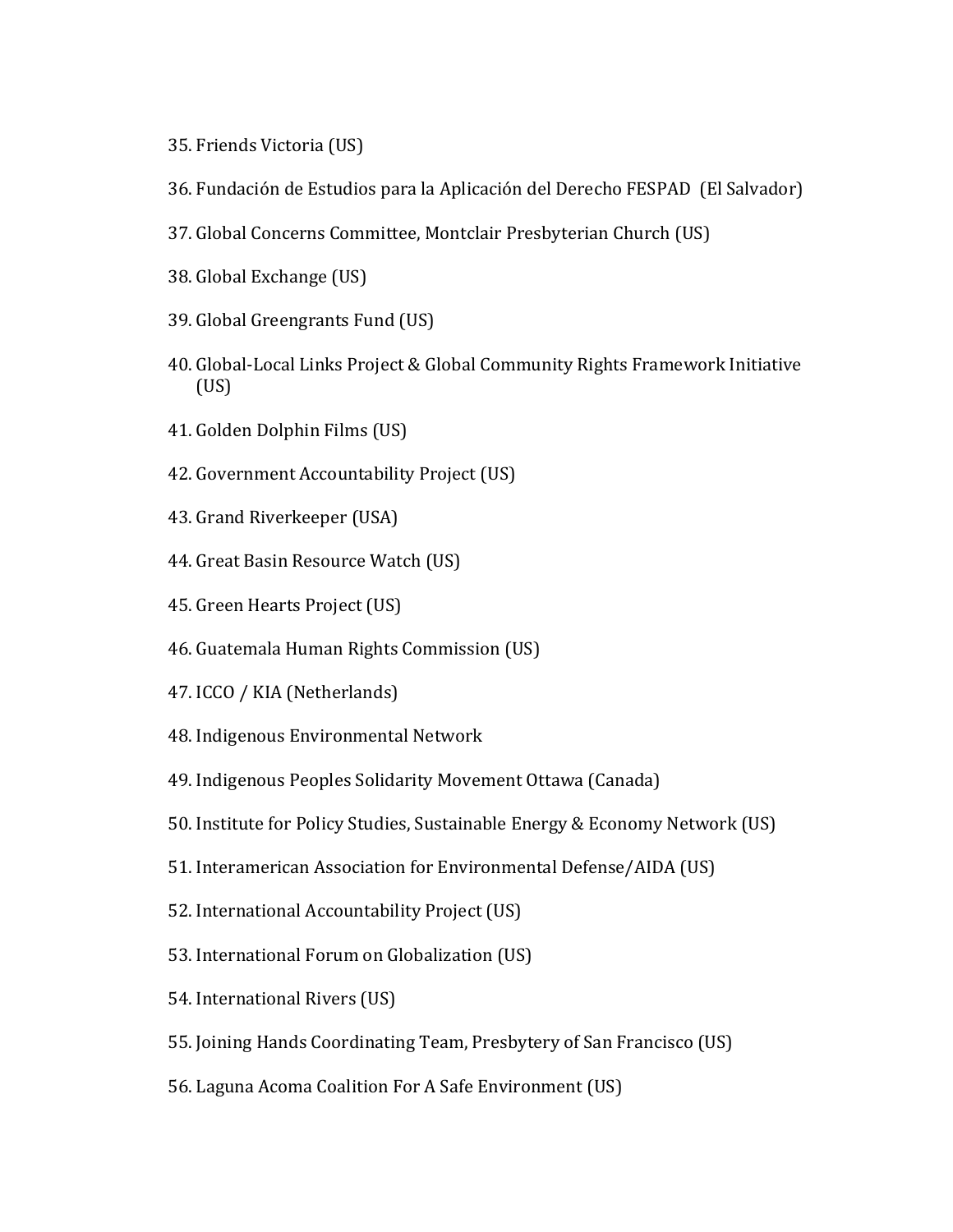- 57. Land is Life (US)
- 58. Maritimes Guatemala Breaking the Silence Network (Canada)
- 59. Maryknoll Office for Global Concerns (US)
- 60. Medical Mission Sisters' Alliance for Justice (UK)
- 61. Mesa Nacional frente a la Minería Metálica de El Salvador (El Salvador)
- 62. Minding our Mines (US)
- 63. Mining Watch Canada (Canada)
- 64. Missionary Oblates of Mary Immaculate, Justice, Peace and Integrity of Creation (US)
- 65. Movimiento Unificado Francisco Sánchez 1932 MUFRAS 1932 (El Salvador)

66. NALACC (US)

- 67. Oxfam America (US)
- 68. Partnership for Earth Spirituality (US)
- 69. PLAN Action Fund (US)
- 70. Polaris Institute (Canada)
- 71. Presbyterian Church (USA) Office of Public Witness
- 72. Progressive Leadership Alliance of Nevada
- 73. Project Angels of Hope (Bolivia/US)
- 74. Project of Heart (Canada)
- 75. Puchka Peru (US)
- 76. Rainforest Action Network (US)
- 77. Rainforest Foundation (US)
- 78. Responsible Sourcing Network, a project of As You Sow (US)
- 79. SAKBE, Comunicacion y Defensa para el Cambio (Mexico)